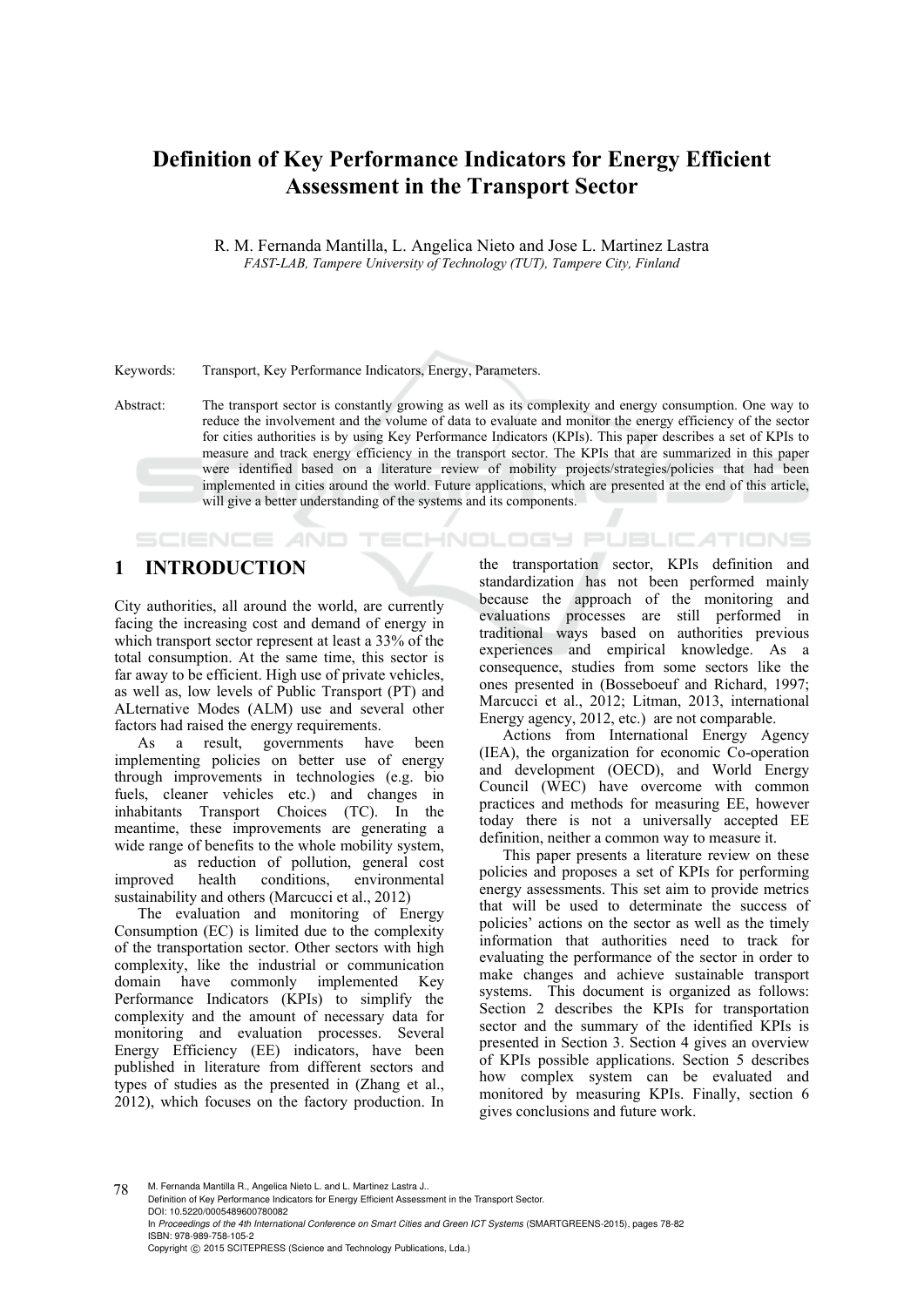## **2 REVIEW OF KEY PERFORMANCE INDICATORS IN THE TRANSPORTATION SECTOR**

Due to the constant increase in EC by the transport sector, countries had been implementing measures to reduce its consumption. The measures can be categorized in *technological* or *cleaner vehicles strategies* and *Optimization* or *mobility management strategies*. The first one tries to promote new technologies that use less energy/more efficient, which includes establishment of limits over transport companies. Equally important, the *Optimization* or *mobility management strategies* optimize the way of energy use. This means that they change the mobility patterns by promoting public transport, connectivity between modes, a higher vehicle's occupancy and the use of alternative modes. A research conducted by Victoria transport Policy Institute from Canada found that mobility management strategies generally achieve more planning objectives than cleaner vehicle strategies, particularly if cleaner vehicle strategies have rebound effects (Bosseboeuf and Richard, 1997; Litman, 2013; Litman, 2007; Usón et al., 2011). Rebound effects, also called take back effects, refer to the increase in car use that result from increased fuel efficiency, cheaper fuels or roadway expansion that increases traffic speeds.

Although there is not a standard for measuring EE, several studies agreed that the main inefficiency comes from irrational use of private vehicles inside and outside the cities and the lack of alternative sources of energy (biofuels, electricity, etc.). In contrast, an study performed by Usón et al., 2011 found, that bus, regional train and on foot transport modes are more EE and considers several indicators, such as fuel consumption, infrastructure, time travelled and environmental cost (defined in term of cost for nature replacement).

Under those circumstances, the use of private vehicles should be tracked (measure) and one of the ways to do it is by looking the availability of them. Indicators such as the number of vehicles per 1000 inhabitants, reflect not only the availability but also the potential to implement politics to reduce the use of cars. Eurostat, the statistical office of the European Union, calculates that if users of vehicles, which have not being manufactured could cover their needs by using PT, the efficiency would improve by 80%, because the number of vehicles per 1000 inhabitants will drastically decrease from 411

to 250 vehicles (Usón et al., 2011; International Energy Agency, 2014).

Indirect measurements such as the average income can reflect the number of vehicles per 1000 inhabitants. Statistics from ADEME (2012) show that countries with low average income, such as Romania and countries mostly from Central and Easter Europe, own less than 500 cars per 1000 inhabitants, with use below 5000 km/year. In contrast, countries like Finland, Slovenia, France, UK, Sweden, Germany and Norway, consider as higher income countries, have a higher average or equal to 700 cars per 1000 inhabitants with a use between 12000 and 16000 km/year (Lipscy and Schipper, 2013).

Furthermore, it is required to know the composition of the vehicles fleet, such as the age distribution, type of engines, average travelled distance, etc., to calculate their contribution to the final EC. As an illustration, Sweden has the higher consumption per vehicle compare with Italy, which is caused by powerful cars and lower share of diesel engines. On the contrary, Italy has least powerful cars with a high percentage of diesel engines. Consequently, the average car size, horsepower and the percentage share of diesel are important factors on the EE calculation (International Energy Agency, 2014; Kaparias and Bell, 2011).

Energy Consumption (EC) not only happens during the travelled time, in fact, there is an energy cost on manufacture, maintenance, recycling and the city infrastructure (roads and parking places etc.) (Usón et al., 2011; Ministry of ecology and sustainable Development and energy, 2014). Thus, the EC/carbon footprint (CFP) of vehicles should be calculated having into account its life cycle as well as its performance on the road.

As it was mentioned before, energy saving can be achieved by increasing the efficiency on the technical performance of the vehicle (*technological*  or *cleaner vehicles strategies*). Similarly, decreasing the car size and/or horsepower, increasing the average vehicle occupancy, or transforming driving behaviour can also lead to savings in different proportions. However, vehicles that are more efficient, are connected with regressions in driving behaviour, by a growth in the number of vehicles and the travelled kilometres; therefore, overall consumption tends to rise (Bosseboeuf and Richard, 1997). To demonstrate this issue, Japan has one of the most efficient transport systems, besides, it has a high amount of mini-cars with average occupancy of one, and the average fuel use per passenger-km is similar to US, Japanese cars uses about 15% less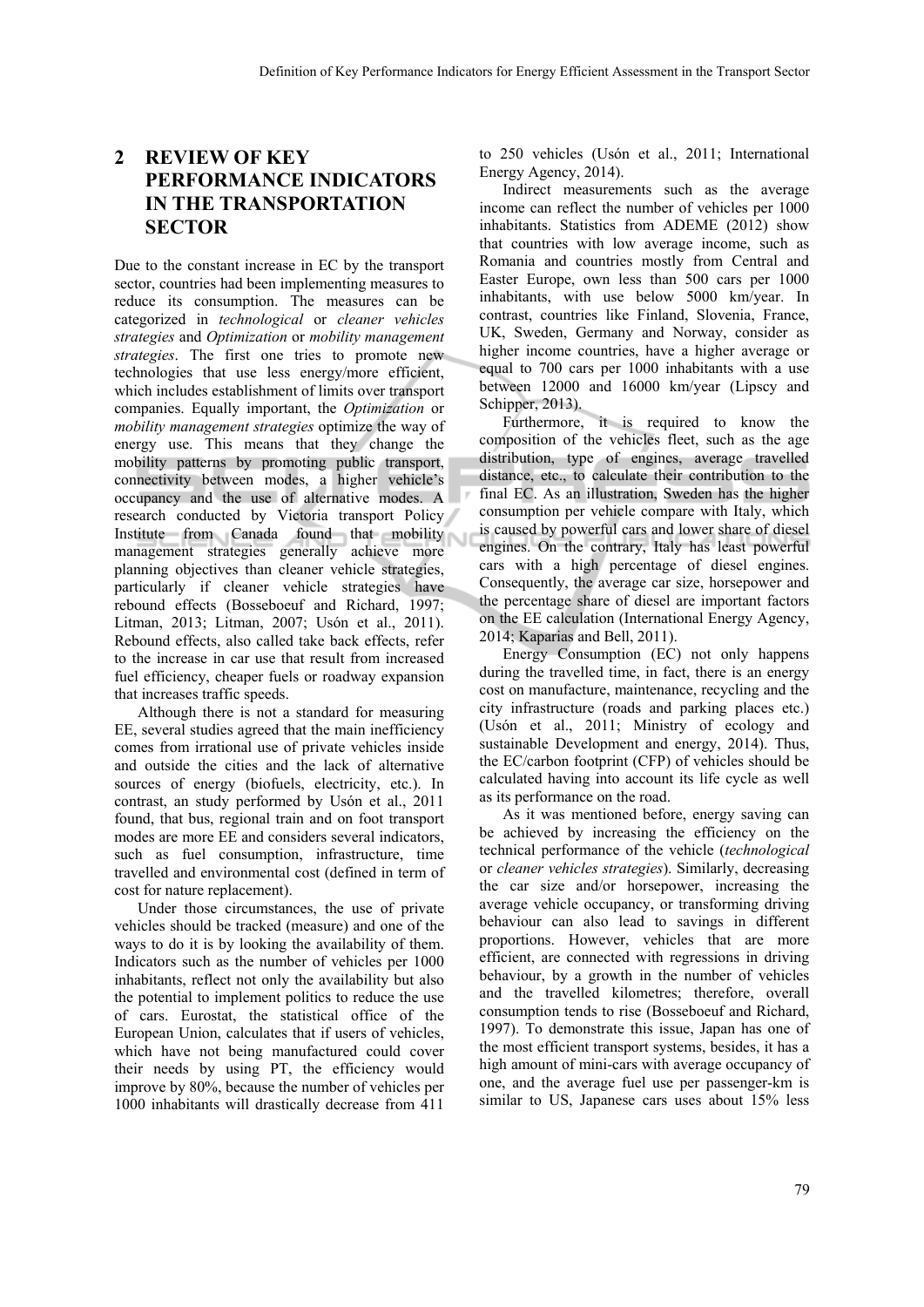fuel/km than US cars. In addition, Japanese cars are considerably smaller and less powerful. Therefore, the main reason why those levels are similar is congestion (Lipscy and Schipper, 2013).

At the present time, other factors like the increasing population along with the expanding urbanization rate, the growing health and environmental concern and rising fuel prices point to reduce the private vehicle use, which results in the increase of demand for other transport modes (Litman, 2013; Frank et al., 2010). In average, cars require four times more energy to transport one passenger per km than PT (rail transport and buses), and five times more energy than rail transport alone (trains, metros and tramways) (International Energy agency, 2012). Additionally transport's specific consumption for a lorry is around 15 times higher than using a railway(Usón et al., 2011).

Examples from Italy and France illustrate how behaviour changes achieve energy savings by implementing rewards on PT and/or ALM use (Litman, 2005; Metz, 2013). Although car travel will not disappear completely, many would prefer to drive less and rely more on alternatives modes like walking or cycling if they perceive that there are enough facilities to make that mode change (Litman, 2013).

Other actions in Belgium and Germany had been bringing multiple economic and environmental benefits. In Belgium employees receive 21 cents/km compensation and in Germany prizes awarded in a lottery to the employees that satisfy a certain quota of miles biked to work per year. Not to mention well known actions for stimulating modal shift such as: building an attractive environment for pedestrian traffic, introducing traffic calming measures for motor vehicles, improving the quality of cycling routes and adding the missing route links, as well as, ensuring its proper maintenance (Ministry of ecology and sustainable Development and energy, 2014; *National Action Plan for Walking and Cycling 2020*, 2012).

## **3 IDENTIFIED AND PROPOSED KPIS FOR THE TRANSPORTATION DOMAIN**

The present section defines a common evaluation framework for the energy/emissions performance of smart cities in the form of a set of KPIs, which can be use in one or more transport modes. They might be an efficient baseline to compare multiple mobility

projects on their individual impact in the cities' transport system.

The KPIs that are summarized in this section can play a key role in the construction of Intelligent Transport Systems (ITS) towards the improvement of energy consumption/ carbon emissions of cities. Table 1 presents the KPIs that where identified from the aims of the mobility policies/projects (that affect the EC) that were briefly described in the previous section.

Table 1: Identified KPIS in the transport sector by mode.

|                 |                                              | Mode       |    |    |
|-----------------|----------------------------------------------|------------|----|----|
| ID              | Name                                         | <b>ALM</b> | PT | PV |
| KP1             | Performance of freight transport             |            |    |    |
| KP <sub>2</sub> | Fuel consume by freight transport            |            |    |    |
| KP3             | Unitary gross annual energy savings          |            |    |    |
| KP4             | Density of passenger transport               |            |    |    |
| KP5             | Number of passenger transported by           |            |    |    |
|                 | fuel unit                                    |            |    |    |
| KP <sub>6</sub> | Number of fuel units per passenger           |            |    |    |
| KP7             | Offer volume in public transport             |            |    |    |
| KP8             | Total CO <sub>2</sub> emissions for travel   |            |    |    |
|                 | (multiple modes) passengers                  |            |    |    |
| KP <sub>9</sub> | Total CO <sub>2</sub> emissions for travel   |            |    |    |
|                 | (multiple modes) freight                     |            |    |    |
|                 | KP10 Private vehicles density rate           |            |    |    |
|                 | KP11 Average vehicle power                   |            |    |    |
|                 | KP12 Share of diesel engine in total         |            |    |    |
|                 | vehicles                                     |            |    |    |
|                 | KP13 Share of public transport in total      |            |    |    |
|                 | passenger traffic                            |            |    |    |
|                 | KP14 Share of heavy trucks in total freight  |            |    |    |
|                 | traffic                                      |            |    |    |
|                 | KP15 Share of new units in vehicles fleet    |            |    |    |
|                 | KP16 Presence of alternative fuels vehicles  |            |    |    |
|                 | KP17 Presence of alternative fuels vehicles  |            |    |    |
|                 | offering                                     |            |    |    |
| <b>KP18</b>     | Traffic-free (TF) and on-road (OR)           |            |    |    |
|                 | routes                                       |            |    |    |
|                 | KP19 Annual usage estimation in              |            |    |    |
|                 | alternative modes                            |            |    |    |
|                 | KP20 Facilities density in alternative modes |            |    |    |
|                 | KP21 Density of links in multimodal          |            |    |    |
|                 | [multimodal=more than one transport]         |            |    |    |
|                 | model                                        |            |    |    |
|                 | KP22 Link's Length in multimodal             |            |    |    |
|                 | KP23 KPI's change per time unit              |            |    |    |
|                 | KP24 KPI's percentage of change              |            |    |    |

#### **4 KPIS FOR EVALUATION AND MONITORING OF COMPLEX SYSTEMS**

It is well know that manufacturing systems share with cities transport sector the great complexity of their systems as they are composed mainly by several information sources and a great flow of data. However, in contrast with the transport systems of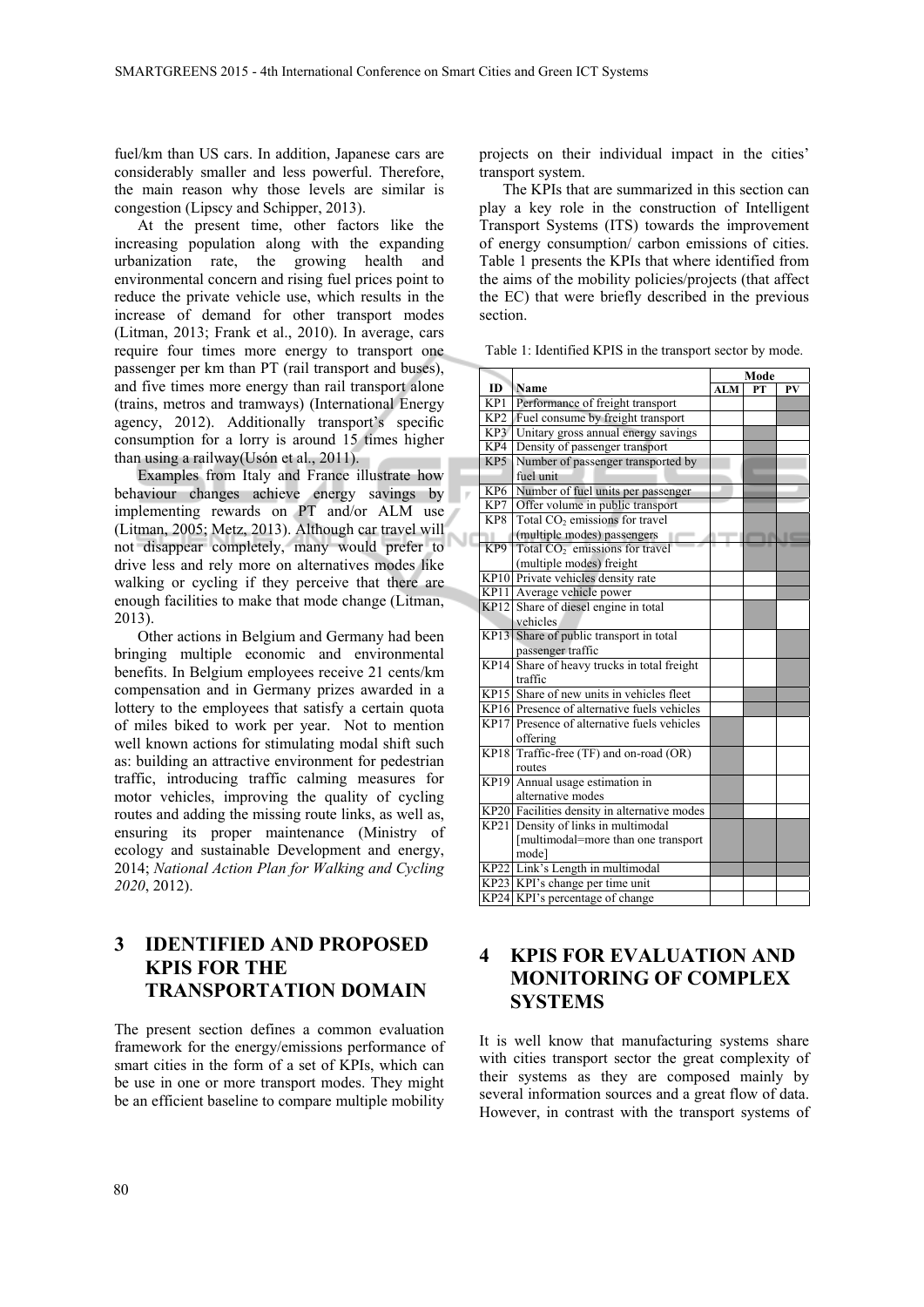cities, industry uses KPIs for the monitoring and evaluation processes. Several applications and studies have described the process of implementing those KPIs. In (Florea et al., 2012), presents how the performance evaluation of several components in the manufacturing flow can be simplified by applying a division compose by layers, where KPIs are used for monitoring and evaluating all their aspects.

Others applications go further with same idea of dividing the system in layer, but with other filters, for example, who can access the information, in other words, which information is relevant for whom (Hossain, 2014).

#### **5 POTENTIAL APPLICATIONS**

Global studies have shown that the mobility model that we have today, will not work tomorrow ("CivitasInitiative | Clean and Better Transport in Cities," n.d.; OECD, 2009; Arriaga et al., 2007). The increasing population and the growing number of cars in cities compromise all the citizens' life aspects (health, destination, time, etc.). Multiples solutions had been proposed from authorities across the world, and all have in common "*smart*". Cities need to integrate systems that use real time data that can optimize personal mobility and as a consequence, optimize the EC of the whole system. The integrated systems can also serve as a platform for monitoring and evaluation for city authorities, in this case, a simplification of data (set of KPIs) proposed in this paper can effectively be applied. A methodology described in (Mantilla R. et al., n.d.) presents an option for monitoring and evaluating energy efficient mobility projects in smart cities with the use of the KPIs explained in this document.

#### **6 CONCLUSIONS**

Energy in the transport sector has become a general issue. In order to decrease its consumption, energy management should be applied. In this paper KPIs were proposed, towards an overview of all the aspects in cities transport energy. In addition, potential use of these KPIs can be done in applications that nudge people to make EE transport choices as well as provide awareness about their choices consequences inside the system.

Finally, future work will be in the application side by applying these KPIs in smart cities around

Europe that have substantial differences in their transport systems, so it will be possible to measure the impact of the different identified factors.

#### **ACKNOWLEDGEMENTS**

This work has partially received funding from European Union's Seventh Framework Programme for research, technological development and demonstration under grant agreement number 608885, correspondent to the project shortly entitled MoveUs (ICT Cloud-Based Platform And Mobility Services Available, Universal And Safe For All Users).



- Arriaga, J.I.P., Casals, X.G., Mendiluce, M., Miras, P., Jesús Sánchez, 2007. La gestión de la demanda de energía en los sectores de la edificación y del transporte. Fund. Altern.
- Bosseboeuf, D., Richard, C., 1997. The need to link energy efficiency indicators to related policies: A practical experience based on 20 years of facts and trends in France (1973–1993). Energy Policy, Crosscountry comparisons of indicators of energy use, energy efficiency and CO2 emissions 25, 813–823. doi:10.1016/S0301-4215(97)00071-2.
- CivitasInitiative | Clean and Better Transport in Cities [WWW Document], n.d. URL http://www.civitas.eu/ (accessed 8.25.14).
- Florea, A., Postelnicu, C., Zhang, B., Lastra, J.L.M., 2012. Ecosystem oriented energy management: An implementation, in: 2012 IEEE International Conference on Systems, Man, and Cybernetics (SMC). Presented at the 2012 IEEE International Conference on Systems, Man, and Cybernetics (SMC), pp. 912– 918. doi:10.1109/ICSMC.2012.6377844.
- Frank, L.D., Greenwald, M.J., Winkelman, S., Chapman, J., Kavage, S., 2010. Carbonless footprints: Promoting health and climate stabilization through active transportation. Prev. Med. 50, Supplement, S99–S105. doi:10.1016/j.ypmed.2009.09.025.
- Hossain, M.M., 2014. Portlet-based presentation of energy KPIs in SOA-enabled manufacturing facilities targeting holistic energy management.
- International Energy Agency, 2014. Transport Energy Efficiency Implementation of IEA Recommendations since 2009 and next steps.
- International Energy agency, 2012. Transport energy efficiency trends.
- Kaparias, L., Bell, M.G.., 2011. key performance indicator for traffic management and Intelligent transport systems (7th Framework Programme No. Deliverable 3,5). Imperial College London, London.